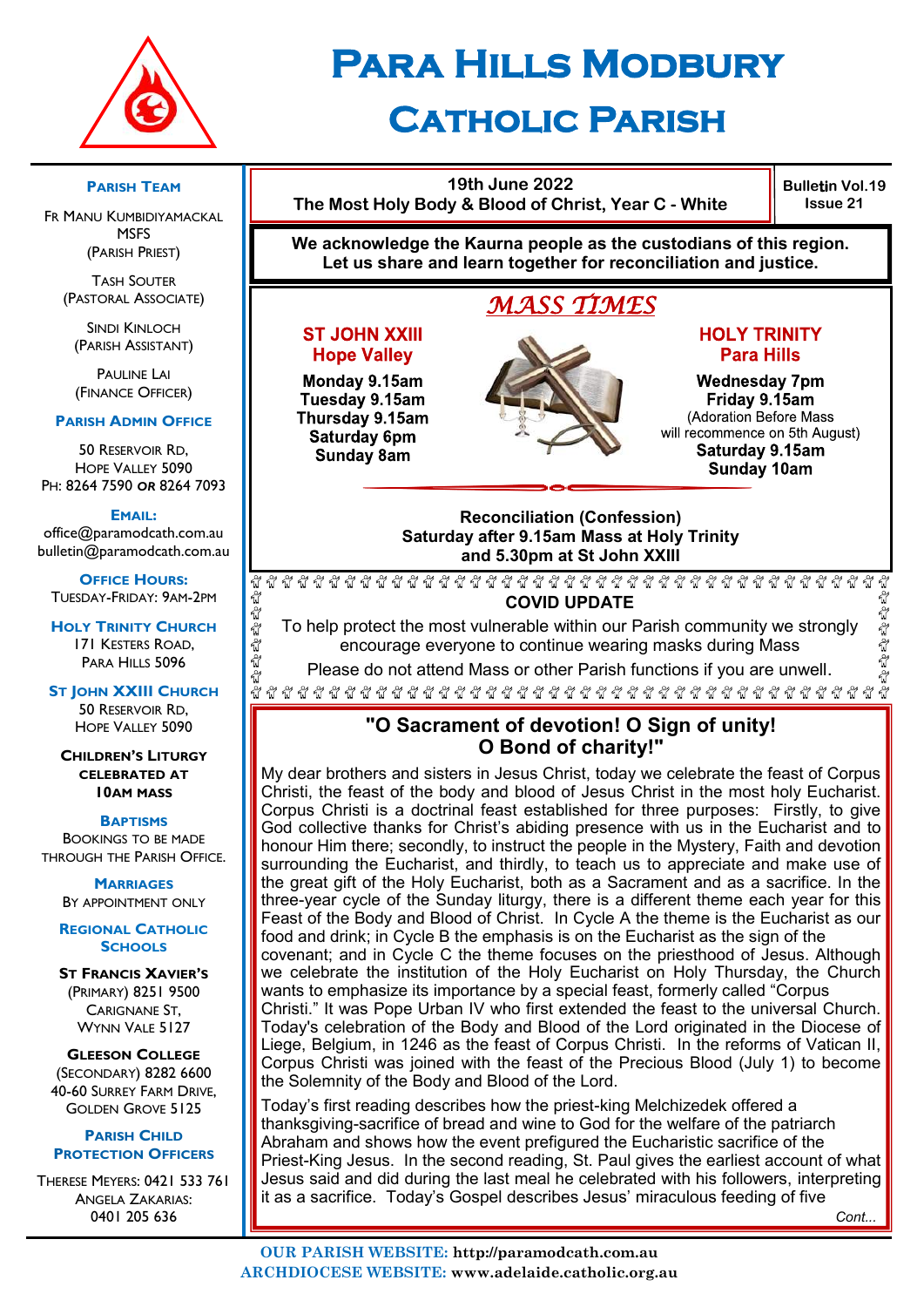thousand people by multiplying five loaves of bread and two fish. Theologically, this feeding is a prefiguring of Jesus' gift of the Eucharistic bread that would spiritually nourish those who believe in him.

The Holy Eucharist is at the centre of our Christian belief and life. We are also called the Eucharistic community. The Eucharist, (the Body and Blood of Christ), teaches us the importance of community, the bond that results from this sacrifice. John Chrysostom says: "What is the Bread actually? The Body of Christ. What do communicants become? The Body of Christ. Just as the bread comes from many grains, which remain themselves and are not distinguished from one another because they are united, so we are united with Christ." Just as numerous grains of wheat are pounded together to make the host, and many grapes are crushed together to make the wine, so we become unified in this sacrifice. Our Lord chose these elements in order to show us that we ought to seek union with one another, to allow the Holy Spirit to transform us into Our Lord Jesus Christ and to work with Him in the process.

If we approach the Eucharist with a materialistic mentality we fail to understand and so lose the benefits of such a wonderful gift of God's love. The Eucharist is true food and drink but at the same time it is very different from every other food and drink. The great difference lies in these words of Christ which St Augustine heard in prayer, "You will not change me into yourself as you would food of your flesh; but you will be changed into me." We transform ordinary food into our own bodies but the food of the Eucharist transforms us into the body of Christ. Let us then, receive Holy Communion with fervent love and respect; not merely as a matter of routine. By receiving Holy Communion, we become Christ-bearers, with the duty of conveying Christ to others at home and in the workplace, as love, mercy, forgiveness and humble and sacrificial service. A feast like this also affords us the opportunity to give God collective thanks for Christ's abiding presence with us which is made visible in the Eucharist. It is also an opportunity for us to seek a better understanding of the sacrament of the Body and Blood of Christ and to form our attitude to it accordingly, since the Eucharist is a sacrament of life which, if misused, could bring about the opposite effect. As St Paul wrote to the Corinthians, "All who eat and drink in an unworthy manner, without discerning the

Lord's body; eat and drink judgment against themselves.

As we celebrate this great feast of faith, let us worship what St. Thomas Aquinas did not hesitate to call, "the greatest miracle that Christ ever worked on earth ...... My Body ........ My Blood". Before the greatness of this mystery, let us exclaim with St. Augustine, "O Sacrament of devotion! O Sign of unity! O Bond of charity!" Let us also repeat St. Thomas Aquinas' prayer of devotion in the presence of the Blessed Sacrament: "O Sacrament most holy! O Sacrament Divine! All praise and all thanksgiving be every moment Thine!"

Tanekumbedramalaked

## **Readings for Sunday, 26th June 2022**

| 1st Reading 1 Kgs   | 19:16, 19 - 21 |
|---------------------|----------------|
| 2nd Reading Gal     | $5:1, 13 - 18$ |
| Gospel<br><u>Lk</u> | $9:51 - 62$    |

## **Saints & Feast Days**

|          | 21st Jun Aloysius Gonzaga                    |
|----------|----------------------------------------------|
|          | 22nd Jun Sts John Fisher & Thomas More       |
|          | 23rd Jun St Paulinus of Nola                 |
| 24th Jun | The Most Sacred Heart of Jesus               |
|          | 25th Jun The Nativity of St John the Baptist |

#### **Our Community's Prayer Petitions**  *PLEASE NOTE: THE NAMES ON THE SICK LIST WILL REMAIN FOR TWO MONTHS ONLY UNLESS OTHERWISE NOTIFIED.*

**BULLETIN PRAYER LIST:** Please note that names can only be added to this list by immediate family, or the ill person themselves (for reasons of privacy).

#### **Please Remember in your Prayers Those who are sick, especially:**

John Jarrad, Martha Fernandez, Carmel Adams, Vesna Zagar, Kim Pope, Anne Hughes, David Truman, Bruce Tilley, Anne Valentine, Ken Randell, Mary Rose Probst, Emelia Pudelek, Maria Trotta, Joan Walmsley, Ursula Moore, Lil Buckley, Pat Collins, Margaret Pitt, Anne Van Der Arend, Patricia Kopf, Darcy Ridley, Jayden Lee, Maria Hand, Molly Holmes, Asher Caudle, Father Peter Milburn, Emma Gammon, David North, Elijah Neri, Wayne Collins, Marg Dolman, Sean Molloy, Antoinette Pascale, Charlotte Fussell, Reta Lockyer, John MacGrath, Ken Robinson, Mary Redmond, Graham Speed, Marlen Piineda, Rosa Maria Santos, Betty Roper, Imperia De Ionno, Julie Reimann, Gerry Canavan, Kay Kennedy, Gary Lockyer, Rita Robinson, Yvonne Summers, Sr. Marleen Dewar OLSH

## **Recently Deceased**

Vincent Manuel, Sam Nowak, Dat Phat Le, Gregory Patterson, Marie Boulton



## **Liturgy of the Word with Holy Communion**

Liturgy of the Word with Holy Communion will be celebrated on Monday 20th June 7pm at St John XXIII. Everyone is welcome to attend.

# **THE SOUTHERN CROSS**

The latest edition of The Southern Cross is available from both Mass Centres at a cost of just \$2 or online at www.thesoutherncross.org.au

**RESPONSORIAL PSALM: You are a priest for ever, in the line of Melchizedek**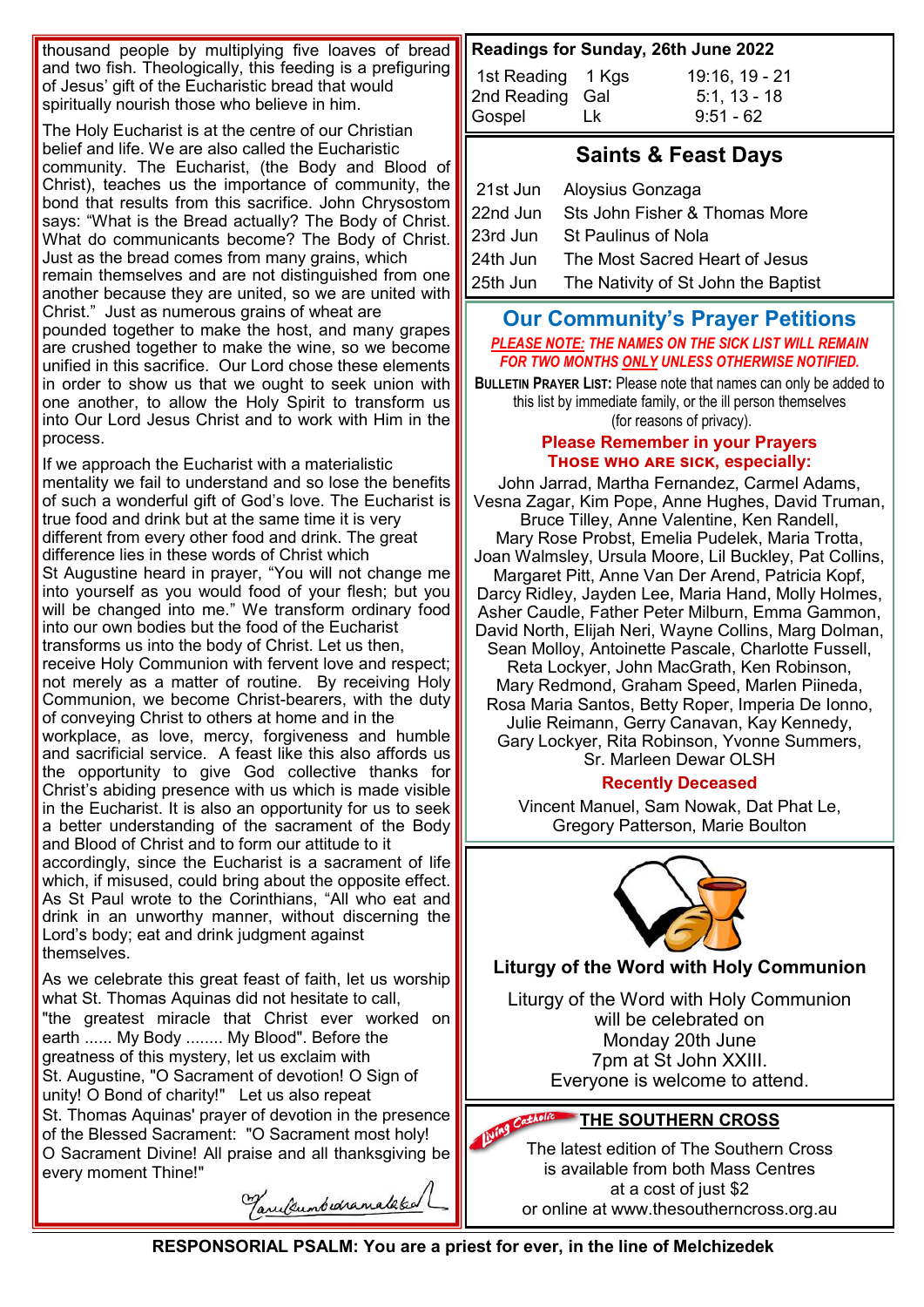**ST VINCENT DE PAUL HQ: 1300 729 202 from 9.00am — 1.00pm or www.vinnies.org.au** 



## **St Vincent de Paul Modbury Conference**

Only two calls for assistance with food and winter clothes this week.

St Francis Xavier's at Wynn Vale have commenced their Winter Appeal food and clothing collection.

Emergency Relief Funds are still available and some bill payment is continuing. The Pooraka Hub is seeing a demand for blankets which are provided from the Vinnies shops.

#### Our immediate needs in the pantry are **Tinned Peas/Beans, Tinned Fish and Jam.**

It will greatly help if any or all of these items could be placed in the Vinnies' collection basket.

Payneham Conference is again hosting a movie fundraiser, this time on a Sunday afternoon.

Vinnies, Payneham invites you to a great community event to watch a movie and share a drink and nibbles with your friends and family. This year we will be watching a new release movie

## **"Falling for Figaro".**

The event will be on Sunday 17 July 2022 between 3pm and 6pm at The Regal Theatre on Kensington Road. Tickets are \$25 for adults and \$15 for children 5-12 years old.

Paper ticket and online ticket purchases are available.



If purchasing online, use your phone camera to scan the QR code which will direct you to the trybooking link. If purchasing a paper ticket, please contact Grace Solomon 0402 181 694 or John Sands 0433 465 056.

Please note, children's tickets are not available online.



## *STAY FOR A CUPPA!*

Our monthly Cuppa's after Mass have resumed! Our next Cuppa will be next weekend 25th/26th June. We encourage you to stay and introduce yourself to parishioners you have not yet met. We welcome donations of cake and finger food which can be left in the kitchen before Mass.

## **Parish Bulletin**

If you would like to receive the bulletin via email please contact us at bulletin@paramodcath.com.au



#### **Walking In the Spirit National Prayer Pilgrimage**

People across the country are invited to participate in a national prayer pilgrimage as the Catholic Church in Australia prepares for the Second Assembly of the Fifth Plenary Council of Australia which will be held in Sydney from July 3-9.

We pray for the Holy Spirit's guidance and grace for the members who will gather and also for ourselves and the Church, that we may have the courage to follow where God is leading us. For more information and prayer resources visit

[www.plenarycouncil.catholic.org.au/walkinginthespirit](http://www.plenarycouncil.catholic.org.au/walkinginthespirit)



We welcome the students, families and staff members of St Francis Xavier's Regional Catholic School, who are joining us in our celebration of the Eucharist at 10am Mass this weekend



#### **DIVINE MERCY AT HOLY TRINITY CHURCH**

The next Divine Mercy Devotion will be on Sunday, 26th June at 2.30pm at Holy Trinity Church, 171 Kesters Rd, Para Hills.

## **PARISH RECORDS**

As a Parish we need to regularly update our records of parishioners, as over the years there has been a number of changes as to how people communicate. If you have changed your mobile phone number, landline or email address, could you please let the Parish Office know at your earliest convenience. We would appreciate you providing us with the best phone number and email address to contact you on. If you are a new parishioner to our Parish you can obtain a census card from the church foyer or the Parish Office.

## *CHILDREN'S PRAYER*



Lord Jesus, you are the living bread which comes to each one of us in a special way. Help us to share the joy of your love with others we meet.

**GOSPEL ACCLAMATION: Alleluia, alleluia! I am the living bread, from heaven, says the Lord; whoever eats this bread will live for ever.. Alleluia**